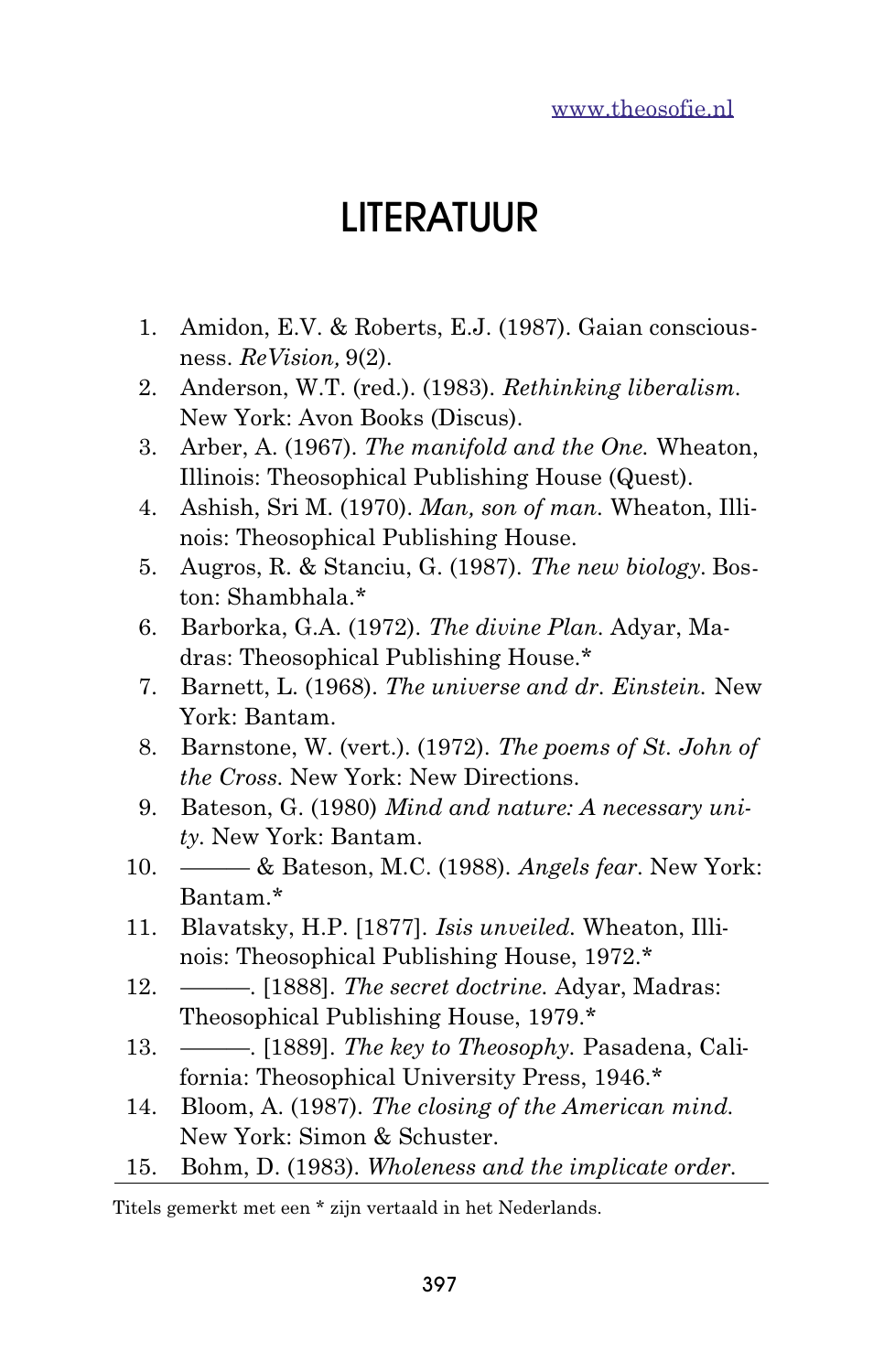London: Routledge.\*

- 16. ——— & Peat, D. (1987). *Science, order and creativity.* New York etc.: Bantam.
- 17. Boulding, E. (1988). *Building a global civic culture.* New York etc.: Teachers College Press, Columbia University.
- 18. Bradley, F.H. (1914). *Essays on Truth and Reality.* London: Oxford University Press.
- 19. Breck, A.D. & Yourgrau (red.). (1974). *Biology, history and natural philosophy.* New York: Plenum/Rosetta.
- 20. Briggs, J.P. & Peat, D.F. (1984). *Looking glass universe.* New York: Simon & Schuster (Cornerstone Library).
- 21. Brown, L.R. (1986). Redefining national security. In: *State of the world 1986.* New York etc.: W.W. Norton & C<sub>o</sub>.
- 22. ———. (1987). Analyzing the demographic trap. In: *State of the world 1987.* New York etc.: W.W. Norton & Co.
- 23.  $\frac{1}{2}$  Wolf, E.C. (1988). Reclaiming the futere. In: *State of the world 1988.* New York etc.: W.W. Norton &  $Co<sub>c</sub>$
- 24. Bruteau, B. (1979). *The psychic grid.* Wheaton, Illinois: Theosophical Publishing House (Quest).
- 25. Campbell, J. (1972). *The hero with a thousand faces.* Princeton, New Jersey: Princeton University Press (Bollingen Series XVII).\*
- 26. Capra, F. (1977). *The tao of physics.* New York: Bantam.\*
- 27. ———. (1983). *The turning point.* New York: Bantam.\*
- 28. Carroll, R. (1985). *The future of the United Nations.* New York etc.: Franklin Watts (Impact).
- 29. Chandler, W.U. (1986). Investing in children. In: *State of the world 1986.* New York etc.: W.W. Norton & Co.
- 30. Chang, G. (1971). *The buddhist teaching of totality.* Pennsylvania: Pennsylvania University Press.
- 31. Chaudhuri, H. (1974). *Being, evolution and immortali-*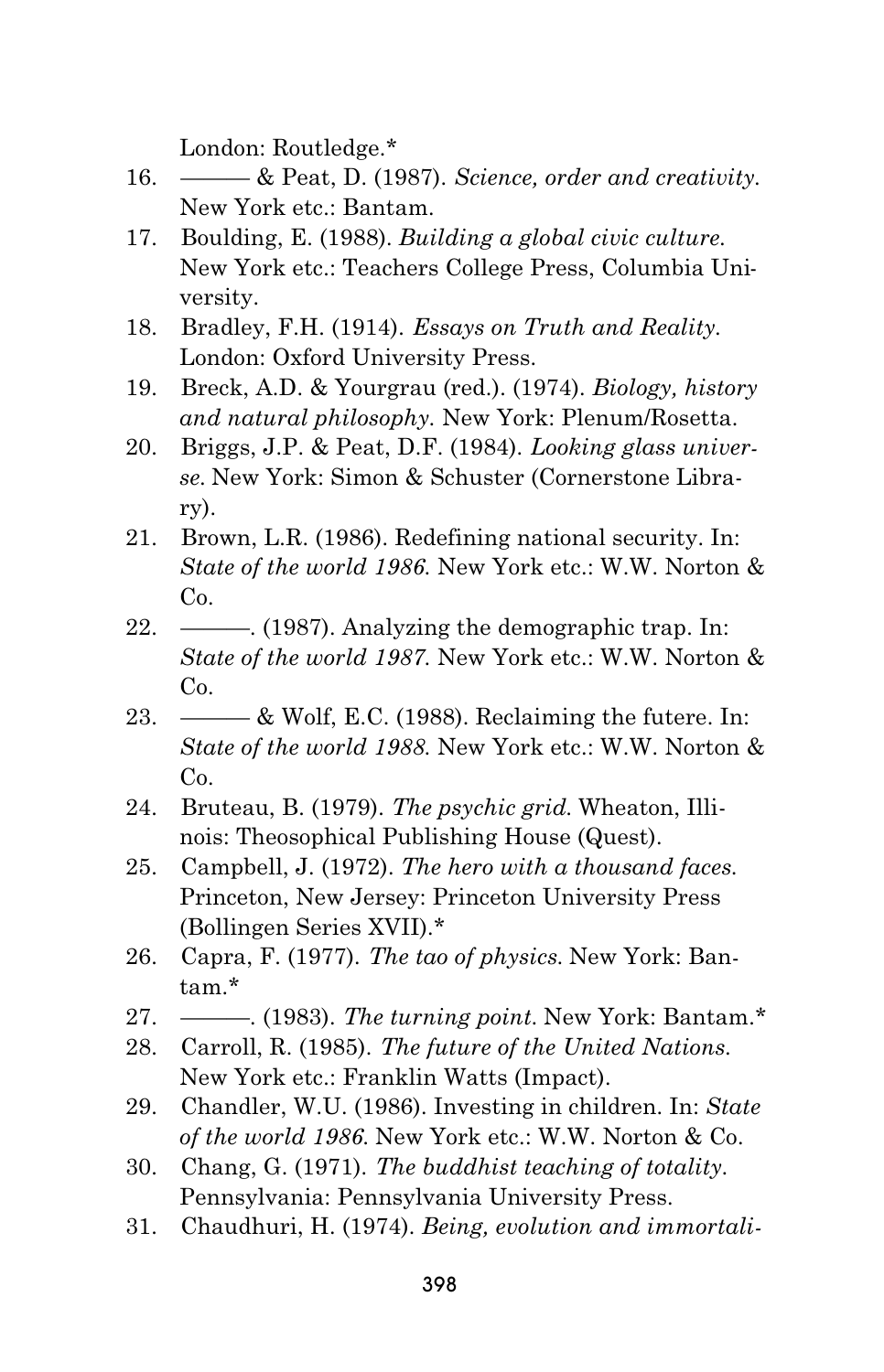*ty.* Wheaton, Illinois: Theosophical Publishing House (Quest).

- 32. ———. (1975). *Mastering the problems of living.* Wheaton, Illinois: Theosophical Publishing House (Quest).
- 33. ———. (1977). *The evolution of integral consciousness.* Wheaton, Illinois: Theosophical Publishing House (Quest).
- 34. ———. (1981). *Integral yoga.* Wheaton, Illinois: Theosophical Publishing House (Quest).
- 35. ———. (1984). *Modern man's religion.* San Francisco: Cultural Integration Fellowship.
- 36. Cranston, S. & Williams, C. (1984). *Reincarnation: A new horizon in science, religion and society.* New York: Crown Publishers/Julian Press.
- 37. Denton, M. (1986). *Evolution: A theory in crisis.* Bethesda, Maryland: Adler & Adler.
- 38. Dillistone, F.W. (1986). *The power of symbols in religion and culture.* New York: Crossroad.
- 39. Dossey, L. (1982). Space, time and medicine. *ReVision,* 5(2).
- 40. Einstein, A. (1977). *Out of my later years.* Secaucus, New Jersey: The Citadel Press.
- 41. Eisler, D. (1987). *The chalice and the blade.* New York: Harper & Row.
- 42. Ekins, P. (red.). (1986). *The living economy.* London etc.: Routledge & Kegan Paul.
- 43. Ellwood, R. (1980). *Mysticism and religion.* Englewood Cliffs, New Jersey: Prentice-Hall.
- 44. ———. (1982). *Many peoples, many faiths.* Englewood Cliffs, New Jersey: Prentice-Hall.
- 45. ———. (1986). *Theosophy.* Wheaton, Illinois: Theosophical Publishing House (Quest).
- 46. Fagg, L.W. (1985). *Two faces of time.* Wheaton, Illinois: Theosophical Publishing House (Quest).
- 47. Feller, G., Schwenniger, S.R. & Singerman (red.). (1981). *Peace and other world studies: A curricular guide.* New York: Transnational Academic Program, Insti-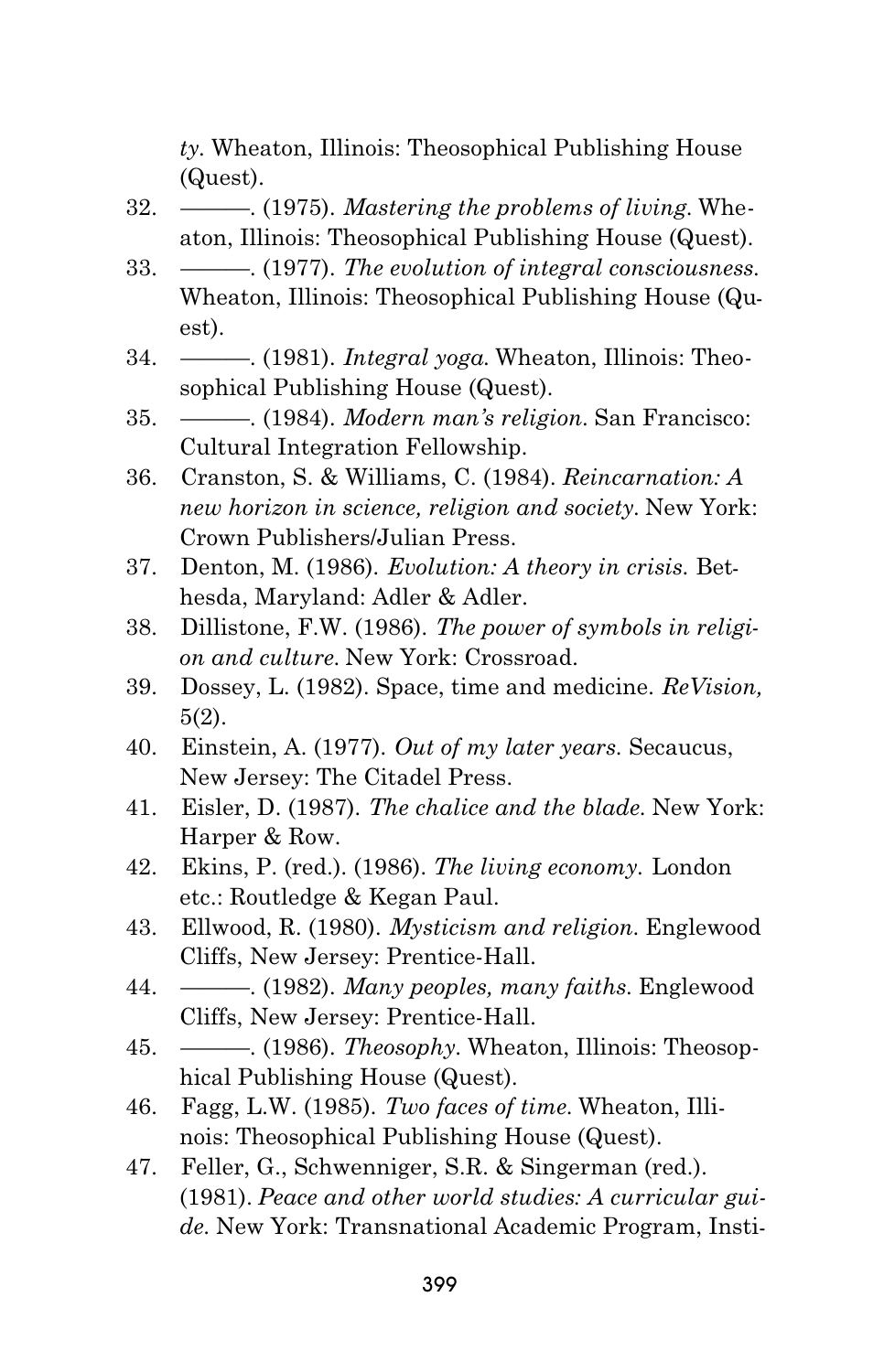tute for World Order.

- 48. Ferencz, B.B. (1985). *A common sense guide to world peace.* London etc.: Oceana Publications.
- 49. ——— & Keyes, K. jr. (1988). *PlanetHood.* Coos Bay, Oregon: Vision Books.
- 50. Ferguson, M. (1987). *The Aquarian conspiracy.* Los Angeles: J.P. Tarcher.\*
- 51. Firsoff, W.A. *At the crossroads of knowledge.*
- 52. George, S. (1983). *How the other half dies.* Totowa, New Jersey: Rowman & Allanheld.
- 53. Gleick, J. (1988). *Chaos.* New York: Penguin.
- 54. Goodwin, B.C. (1989). Organisms and minds as dynamic forms. *Leonardo,* 22 (1).
- 55. Gorbachov, M. (1988). *Perestroika.* New York: Harper  $&$  Row. $*$
- 56. Govinda, Lama A. (1976). *Creative meditation and multi-dimensional consciousness.* Wheaton, Illinois: Theosophical Publishing House (Quest).\*
- 57. Gran, G. (1983). *Development by people.* New York: Praeger Publishers.
- 58. Green, E. & Green, A. (Spring 1984). Biofeedback and transformation. *The American Theosophist,* Special Issue.
- 59. Grof, S. (1986). New paradigm thinking in the life sciences. *ReVision,* 9(1).
- 60. ———. (red.). (1986). *Ancient wisdom and modern science.* Albany, New York: State University of New York Press.
- 61. Gromyko, A. & Hellman, M. (red.). (1988). *Breakthrough.* New York: Walker & Co.
- 62. Hanson, V. (red.). (1971). *H.P. Blavatsky and The Secret Doctrine.* Wheaton, Illinois: Theosophical Publishing House (Quest).
- 63. ——— & Stewart, R. (red.). (1981). *Karma: The universal law of harmony.* Wheaton, Illinois: Theosophical Publishing House (Quest).
- 64. Happold, F.C. (1966). *Religious faith and twen-*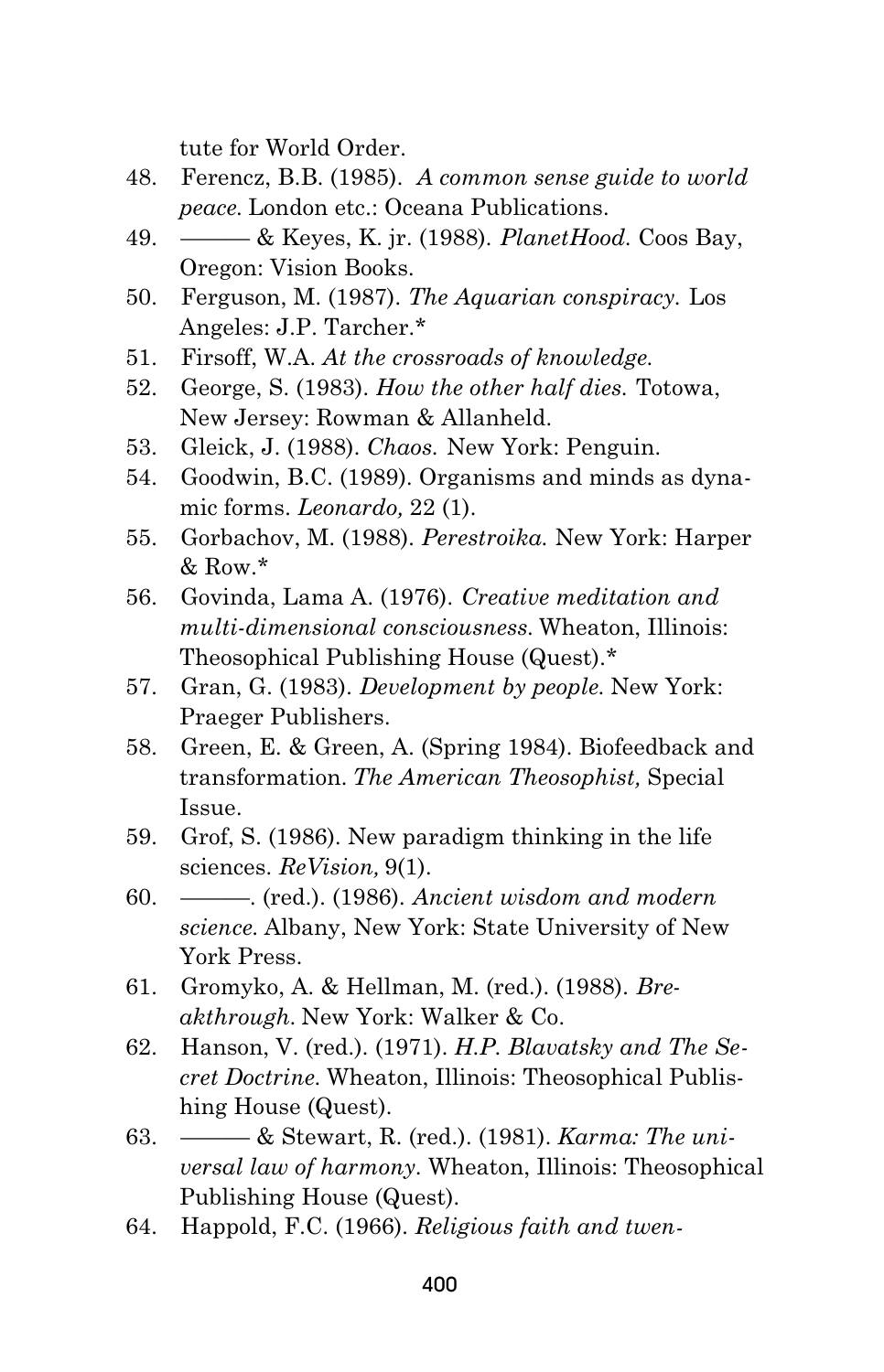*tieth-century man.* London: Penguin.

- 65. ———. (1970). *Mysticism.* London: Penguin.
- 66. Haraway, D.J. (1976). *Crystals, fabrics and fields: Metaphors of organicism in twentieth-century developmental biology.* New Haven etc.: Yale University Press.
- 67. Harman, W. & Rheingold, H. (1984). *Higher creativity.* Los Angeles: Jeremy P. Tarcher.
- 68. ———. (Spring 1986). *Newsletter of the Institute of Noetic Sciences.*
- 69. ———. (1988). *Global mind change.* Indianapolis, Indiana: Knowledge Systems, in cooperation with the Institute of Noetic Sciences.
- 70. Harris, H. (red.). (1976). *Astride the two cultures: Arthur Koestler at seventy.* New York: Random House.
- 71. Head, J. & Cranston, S.L. (red.). (1979). *Reincarnation: The phoenix mystery.* New York: Julian Press/Crown Publishers.\*
- 72. Henderson, H. (1980). *Creating alternative futures.* New York: G.P. Putnam's Sons (Perigee Books).
- 73. ———. (1981). *The politics of the solar age: Alternatives to economics.* New York: Anchor Press/Doubleday.
- 74. Herbert, N. (1985). *Quantum reality.* New York: Anchor Press/Doubleday.
- 75. Hofmann, A. (1988). The transmitter-receiver concept of reality. *Revision,* 10(4).
- 76. Humphreys, Ch. (1971). *Walk on!* Wheaton, Illinois: Theosophical Publishing House (Quest).
- 77. Huxley, A. (1970). *The perennial philosophy.* New York: Harper & Row.\*
- 78. Jantsch, E. (1980). *The self-organizing universe.* New York: Pergamon Press.
- 79. Johnson, R.C. (1954). *The imprisoned splendour.* Wheaton, Illinois: Theosophical Publishing House (Quest).
- 80. Johnston, Ch.M. (Winter 1988). Beyond knowledge, toward wisdom. *Noetic Sciences Review,* 9.
- 81. Jones, R.S. (1982). *Physics as metaphor.* New York etc.: New American Library (Meridian).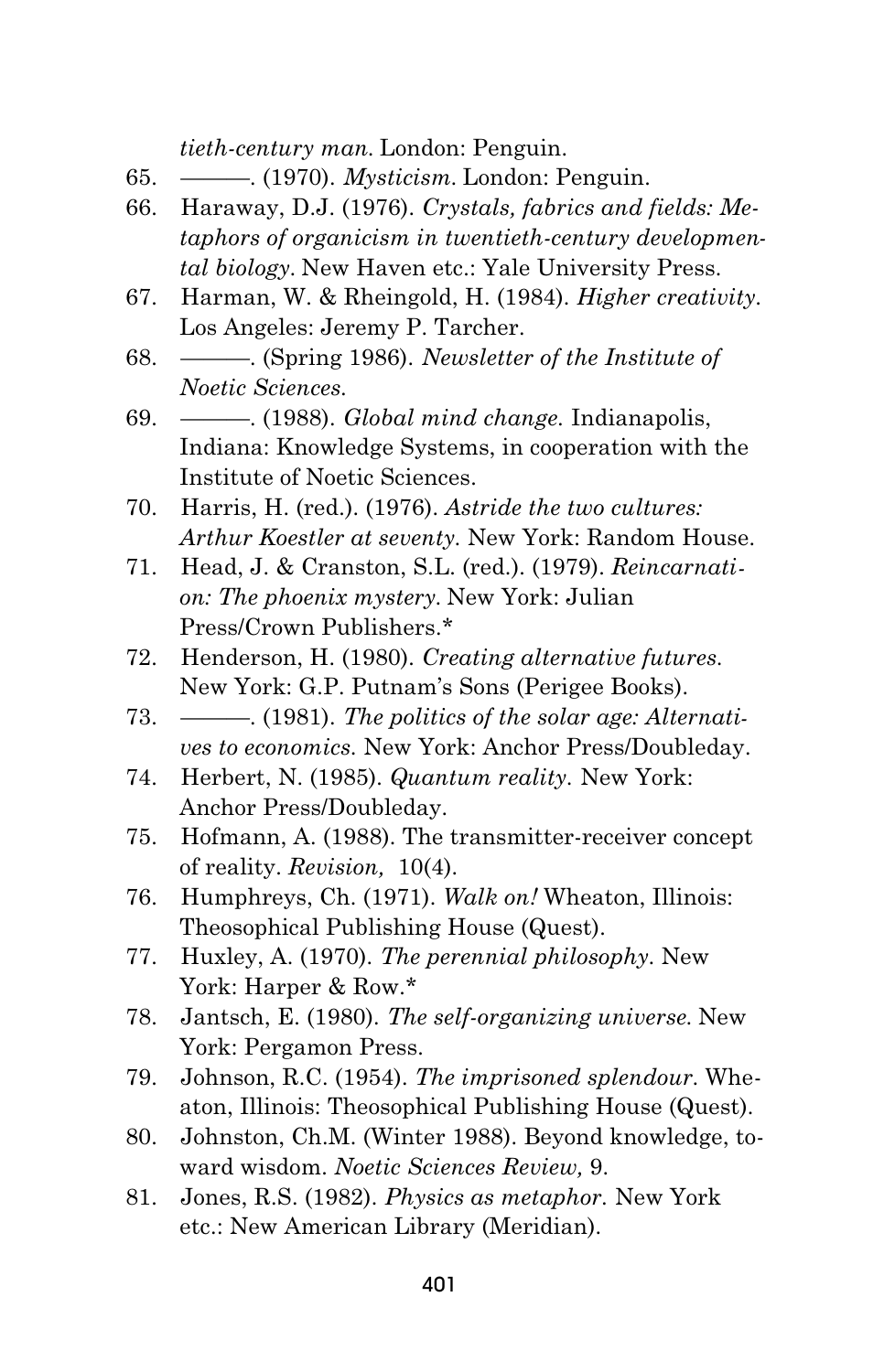- 82. Keys, D. (1982). *Earth at omega.* Boston: Branden Press.
- 83. Koestler, A. (1959). *The sleepwalkers.* New York: Grosset & Dunlap (The Universal Library).
- 84. ———. (1967). *The act of creation.* New York: Dell Publishing Co. (A Laurel Edition).
- 85. ———. (1973). *The roots of coincidence.* New York: Random House (Vintage).
- 86. Kumar, S. (red.). (1981). *The Schumacher lectures.* New York: Harper & Row.
- 87. Lappé, F.M. & Collins, J. (1986). *World hunger.* New York: Grove Press (Food First).
- 88. Laszlo, E. (1987). *Evolution: The grand synthesis.* Boston etc.: Shambhala (New Science Library).
- 89. Lemkow, A. (1981). Of holism, freedom and the creative meeting of opposites. *ReVision,* 4(2).
- 90. LeShan, L. & Margenau, H. (1982). *Einstein's space and Van Gogh's sky.* New York: Macmillan Publishing  $Co.*$
- 91. Leslie-Smith, L.H. (red.). (1975). *The universal flame.* Adyar, Madras: Theosophical Publishing House.
- 92. Lipnack, J. & Stamps, J. (1986). *The networking book: People connecting with people.* New York: Methuen.
- 93. Lovelock, J. (1979). *Gaia: A new look at life on earth.* London etc.: Oxford University Press.\*
- 94. ———. (1988). *The ages of Gaia: A biography of our living earth.* New York: Norton.
- 95. Loye, D. (1983). *The sphinx and the rainbow.* Boulder etc.: Shambhala (New Science Library).
- 96. ———. (1986). New Paradigm Thinking in the social sciences and business. *ReVision,* 9(1).
- 97. Lutz, M.A. & Lux, K. (1988). *Humanistic economics.* New York: Bootstrap Press.
- 98. Margenau, H. (1987). *The miracle of existence.* Boston etc.: Shambhala (New Science Library).
- 99. Massanari, R.L. (1988). Re-Visioning education. *ReVision,* 2(2).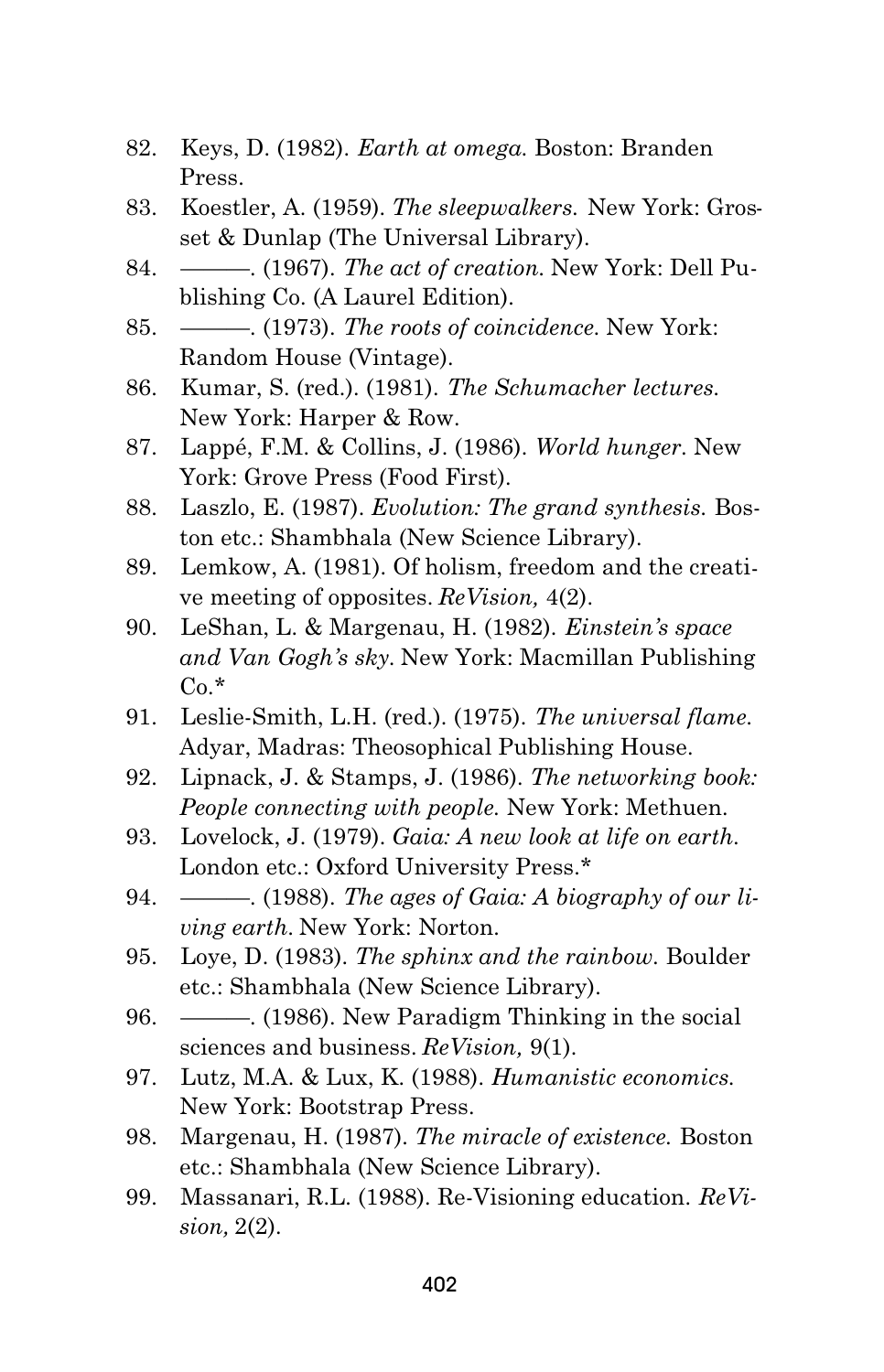- 100. Maturana, H.R. & Varela, F.J. (1987). *The tree of knowledge.* Boston etc.: Shambhala (New Science Library).\*
- 101. Meier, G.M. & Seers, D. (red.). (1984). *Pioneers in development.* New York: Oxford University Press (World Bank Publication).
- 102. Mendlovitz, S.H. & Walker, R.B.J. (red.). (1987). *Towards a just world peace.* Butterworths:
- 103. Mesarovic, M. & Pestel, E. (1976). *Mankind at the turning point: The second report to the Club of Rome.* New York: New American Liberary (Signet).
- 104. Mische, G. & Mische, P. (1977). *Toward a human world order.* New York/Ramsey, New Jersey: Paulist Press.
- 105. Mische, P. (1985). *Star wars and the state of our souls.* New York: Harper & Row.
- 106. Morowitz, H.J. (1975). Biology as a cosmological science. *Main Currents in Modern Thought,* 32(2-5) (Retrospective issue, 17 november 1940 / 17 november 1975).
- 107. ———. (1987). *Cosmic joy and local pain.* New York: Charles Scribner & Sons.
- 108. Naisbitt, J. (1984). *Megatrends.* New York: Warner Books.\*
- 109. Nasr, S.H. (1987). *Islamic art and spirituality.* Albany, New York: State University of New York Press.
- 110. Needleman, J. (red.). (1974). *The sword of gnosis: Metaphysics, cosmology, tradition, symbolism.* Baltimore, Maryland: Penguin Books.
- 111. ———. (1976). *A sense of cosmos: The encounter of modern science and ancient truth.* New York: E.P. Dutton $*$
- 112. ———. (1982). *The heart of philosophy.* New York: Alfred A. Knopf.\*
- 113. Nicholson, S. (1985). *Ancient wisdom, modern insight.* Wheaton, Illinois: Theosophical Publishing House (Quest).\*
- 114. O'Regan, B. (1987). *Healing, remission and miracle cu-*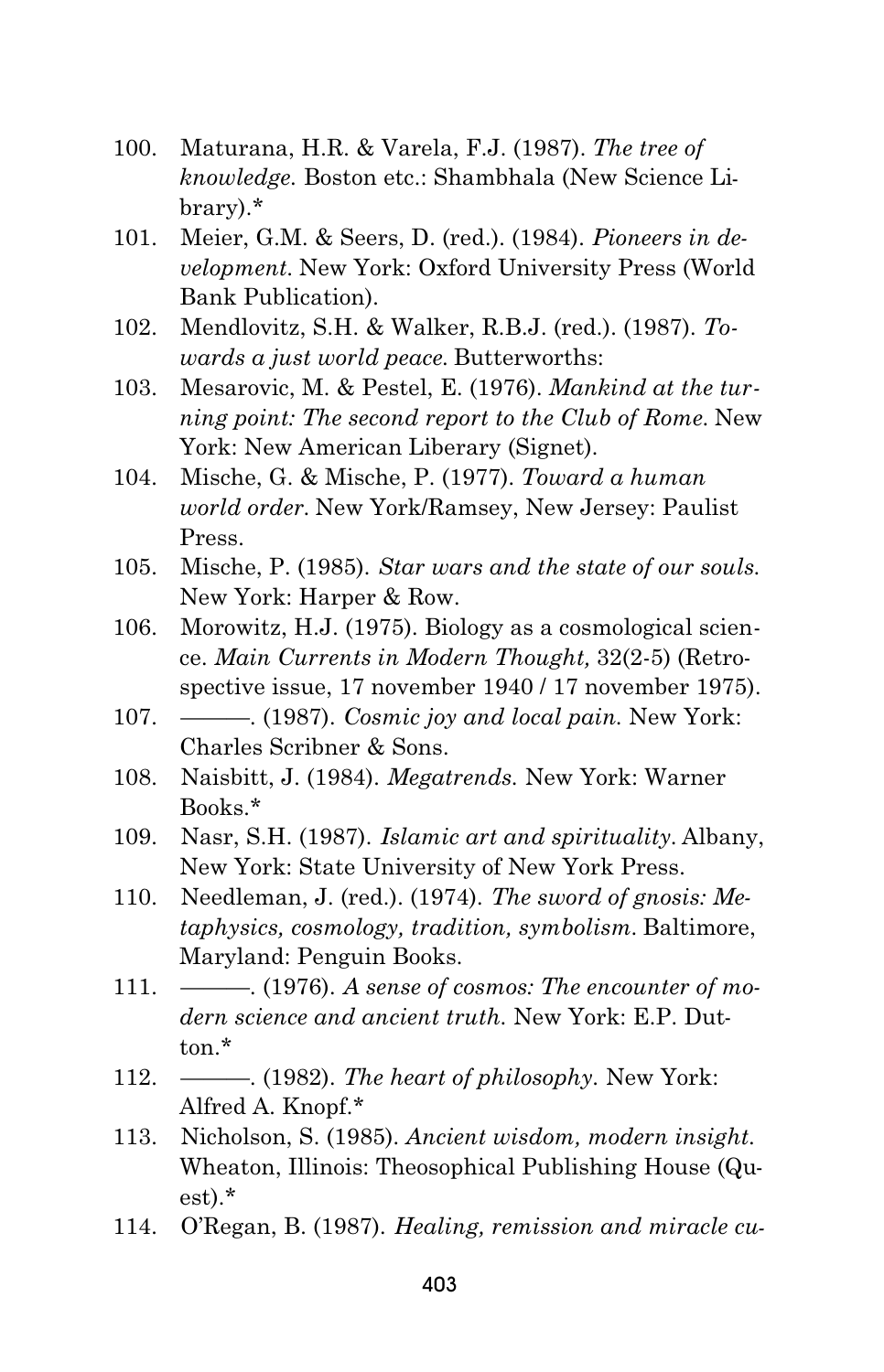*res.* Berkeley: Institute of Noetic Sciences (Special Report).

- 115. Osborn, A. (1969). *The cosmic womb.* Wheaton, Illinois: Theosophical Publishing House (Quest).
- 116. Parrinder, G. (1976). *Mysticism in de world's religions.* New York: Oxford University Press.
- 117. ———. (1987). *Encountering world religions.* New York: Crossroad.
- 118. Peat, D.F. (1987). *Synchronicity: The bridge between matter and mind.* New York: Bantam Books.\*
- 119. Penfield, W. (1975). *The mystery of the mind.* Princeton: Princeton Universtiy Press.
- 120. Perry, W.N. (1986). *A treasury of traditional wisdom.* San Francisco: Harper & Row.
- 121. Polanyi, M. (1962). *Personal knowledge.* Chigaco: The University of Chicago Press.
- 122. ——— & Prosch, H. (1975). *Meaning.* Chicago: The University of Chicago Press.
- 123. Pollard, J.W. (red.). (1984). *Evolutionary theory: Paths into the future.* Chichester, New York: John Wiley & Sons.
- 124. Portmann, A. (1975). Colors of life. *Main Currents in Modern Thought,* 32(2-5) (Retrospective issue, 17 november 1940 / 17 november 1975).
- 125. Power, Th.M. (1988). *The economic pursuit of quality.* Armonk, New York etc.: M.E. Sharpe, Inc.
- 126. Prem, Sri K. & Ashish, Sri M. (1969). *Man: The measure of all things.* Wheaton, Illinois: Theosophical Publishing House.
- 127. Prigogine, I. & Stengers, I. (1984). *Order out of chaos: Man's new dialogue with nature.* New York: Bantam Books.\*
- 128. Purucker, G. de. (1974). *Fountain-source of occultism.* Pasadena, California: Theosophical University Press.
- 129. Ravindra, R. (1984). *Whispers from the other shore.* Wheaton, Illinois: Theosophical Publishing House (Quest).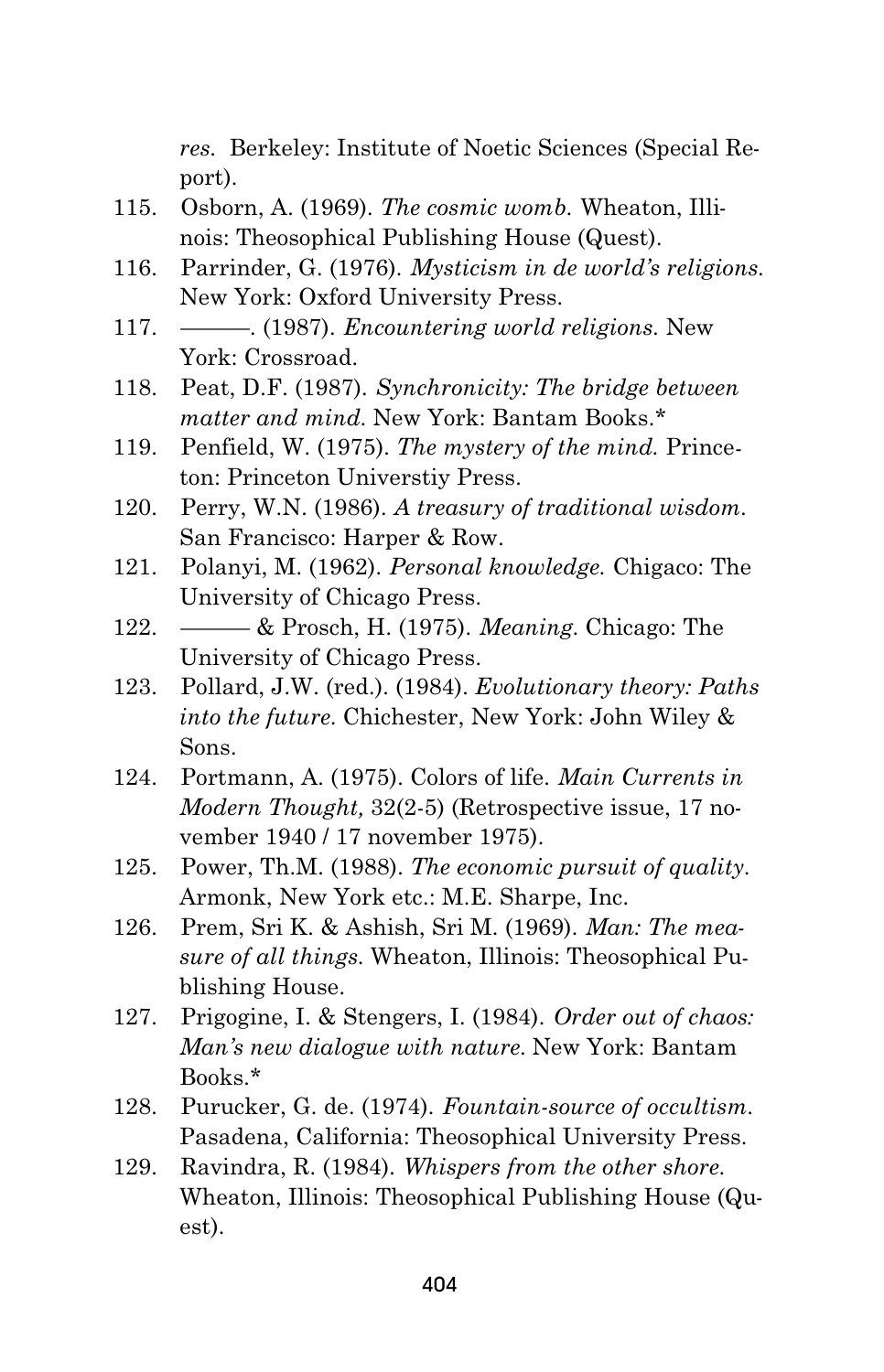- 130. Reardon, B.A. (1988). *Comprehensive peace education.* New York etc.: Teachers College Press, Columbia University.
- 131. ———. (red.). (1988). *Educating for global responsibility.* New York etc.: Teachers College Press, Columbia University.
- 132. Renner, M. (1989). Enhancing global security. *State of the world 1989.* New York etc.: W.W. Norton & Co.
- 133. Rosen, S. (1982). Wholeness and psi: The implications of David Bohm's concept for parapsychology. *Theta,* 10(4).
- 134. Ross, D.P. & Usher, P.J. (1986). *From the roots up.* New York: Bootstrap Press.
- 135. Ross, N.W. (1966). *Three ways of Asian wisdom.* New York: Simon & Schuster.
- 136. Satin, M. (1978). *New Age politics: Healing self and society.* Vancouver: Whitecap Books/Fairweather Press.
- 137. Schmookler, A.B. (1984). *The parable of the tribes.* Berkeley, Los Angeles etc.: University of California Press.
- 138. Scholem, G.G. (1973). *Major trens in Jewish mysticism.* New York: Schocken Books.
- 139. Schrödinger, E. (1954). *Nature and the Greeks.* Cambridge: Cambridge University Press.
- 140. Schumacher, E.F. (1975). *Small is beautiful.* New York: Harper & Row (Perennial Library).\*
- 141. ———. (1978). *A guide for the perplexed.* New York: Harper & Row (Harper Colophon Books).\*
- 142. Schuon, F. (1953). *The transcendent unity of religions.* New York: Pantheon.
- 143. Sheldrake, R. (1981). *A new science of life: The hypothesis of formative causation.* Los Angeles: J.P. Tarcher.\*
- 144. ———. (Spring 1987). *Noetic Sciences Review.*
- 145. Sloan, D. (red.). (1984). *Toward the recovery of wholeness: Knowledge, education and human values.* New York etc.: Teachers College Press, Columbia Universi-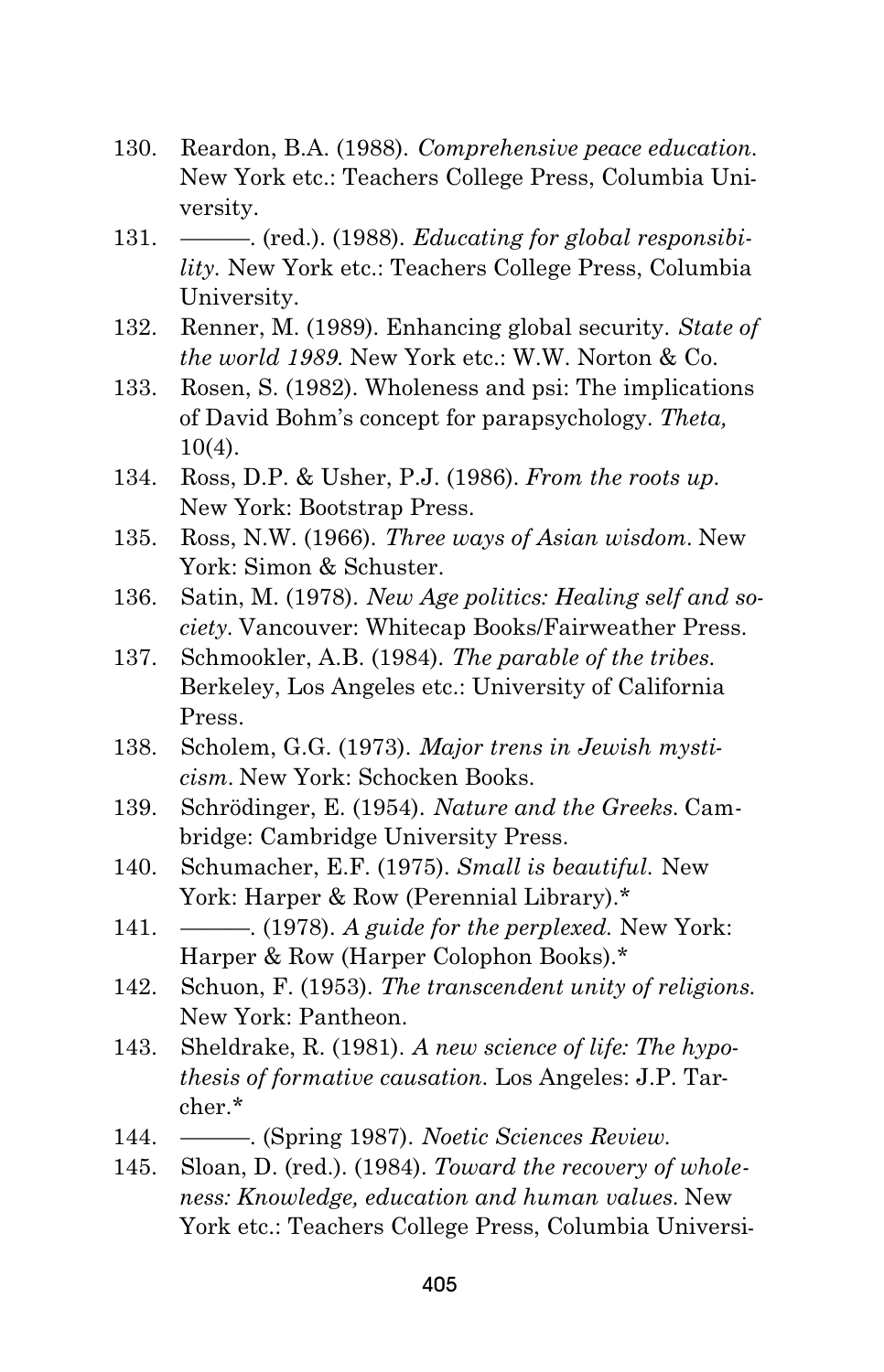ty.

- 146. Smith, A.P. (1984). Mutiny on the Beagle. *ReVision,* 7(1).
- 147. Smith, E.L. (red). (1975). *Intelligence came first.* Wheaton, Illinois: Theosophical Publishing House (Quest).
- 148. Smith, H. [1958]. *The religions of man.* Heruitgave: *The world's religions.* New York: HarperCollins, 1991.\*
- 149. ———. (1977). *Forgotten truth: The primordial tradition.* New York: Harper & Row (Harper Colophon Books).
- 150. ———. (1984). *Beyond the post-modern mind.* Wheaton, Illinois: Theosophical Publishing House (Quest).
- 151. Smuts, J.C. (1926). *Evolution and holism.* New York: Macmillan.
- 152. Sorokin, P.A. (1937-1944). *Social and cultural dynamics* (4 vols).
- 153. ———. (1975). Three basic trends of our times. *Main Currents in Modern Thought,* 32(2-5) (Retrospective issue, 17 november 1940 / 17 november 1975).
- 154. Spanier, J. (1985). *Games nations play.* Washington, D.C.: Congressional Press.
- 155. Swimme, B. (1984). *The universe is a green dragon: A cosmic creation story.* Santa Fe, New Mexico: Bear &  $Co.*$
- 156. ———. (1986). The cosmic story. *ReVision,* 9(1).
- 157. Tart, Ch.T. (Oktober 1985). Symposium on Consciousness and Survival, Wahington D.C.
- 158. ———. (1987). *Waking up.* Boston: Shambhala (New Science Library).
- 159. Teilhard de Chardin, P. (1964). *The future of man.* New York: Harper & Row.\*
- 160. ———. (1965). *The phenomenon of man.* New York: Harper & Row (Harper Colophon Books).\*
- 161. Thomas, L. (1975). *The lives of a cell.* New York: Bantam.
- 162. Tillich, P. (1969). *My search for absolutes.* New York: Simon & Schuster.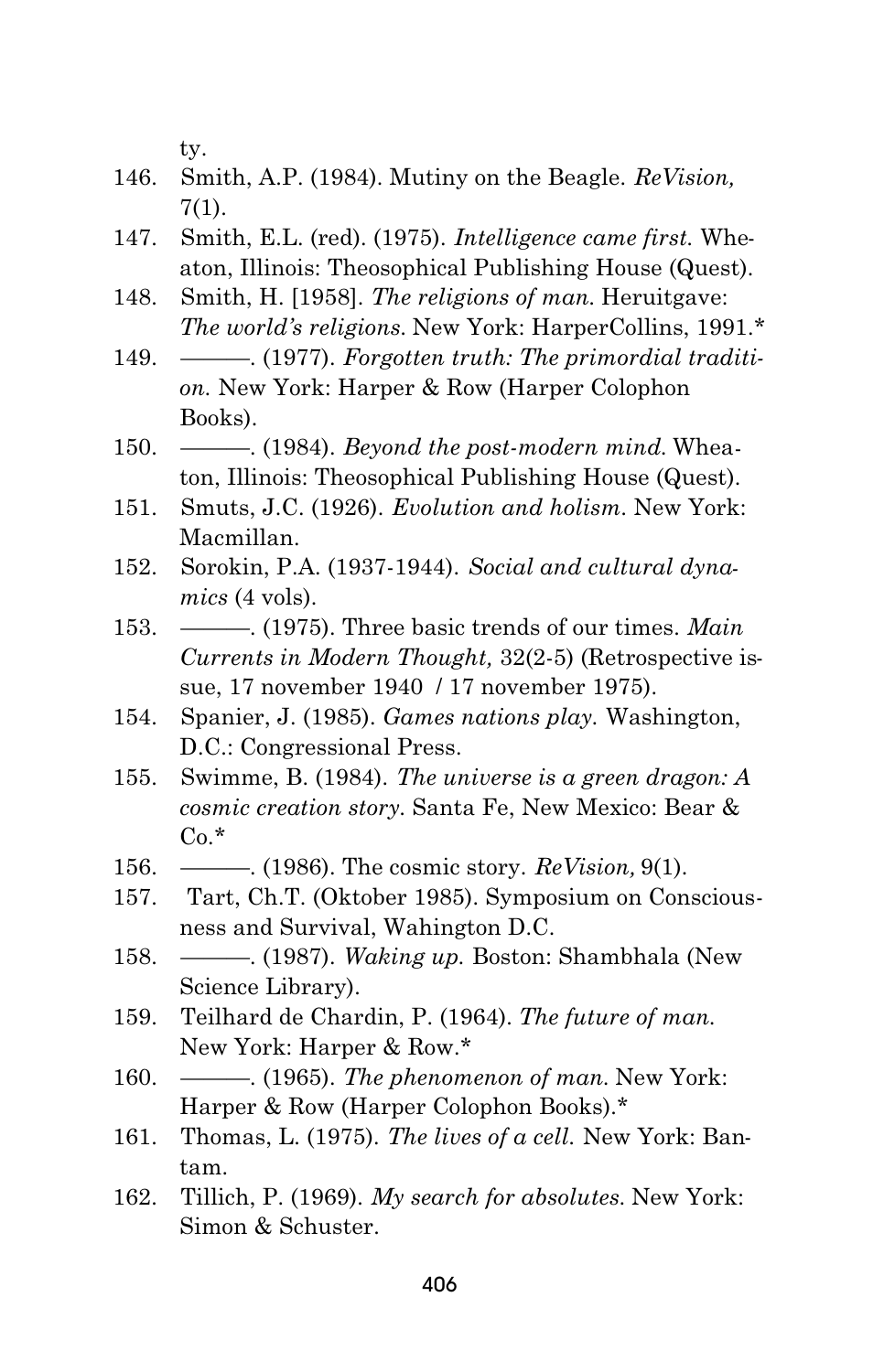- 163. Toffler, A. (1985). *Previews and premises.* New York: Bantam Books.
- 164. Wald, G. (Spring 1989). The cosmology of life and mind. *Noetic Sciences.*
- 165 Walker, R.B.J. (1988). *One world, many worlds: Struggles for a just world peace.* Boulder: Lynne Riener Publishers.
- 166. Weber, R. (1975). The Good, the True and the Beatiful. *Main Currents in Modern Thought,* 32(2-5) (Retrospective Issue, 17 november 1940 / 17 november 1975).
- 167. ———. (1986). *Dialogues with scientists and sages: The search for unity.* London etc.: Routledge & Kegan Paul.
- 168. Weisz, P.B. & Keogh, R.N. (1977). *Elements of biology.* New York: McGraw-Hill Book Co.
- 169. Whitehead, A.N. [1925]. *Science and the modern world.* New York: Free Press, 1967.
- 170. Wilber, K. (1977). *The spectrum of consciousness.* Wheaton, Illinois: Theosophical Publishing House (Quest).
- 171. ———. (1980). *The Atman project: A transpersonal view of human development.* Wheaton, Illinois: Theosophical Publishing House (Quest).\*
- 172. ———. (1981). *Up from Eden: A transpersonal view of human evolution.* New York: Anchor Press/Doubleday.
- 173. ———. (1981). *No Boundary: Eastern and western approaches to personal growth.* Boulder etc.: Shambhala.\*
- 174. ———. (red.). (1982). *The holographic paradigm and other paradoxes,* Boulder etc.: Shambhala.\*
- 175. ———. (1983). *Eye to eye: The quest for the new paradigm.* New York: Anchor Press/Doubleday.\*
- 176. ———. (red.). (1984). *Quantum questions: Mystical writings of the world's great physicists.* Boston etc.: Shambhala.
- 177. Williams, J.G. (1978). *Yeshuda Buddha.* Wheaton, Illinois: Theosophical Publishing House (Quest).
- 178. Wolf, E.C. (1987). Raising agricultural productivity.